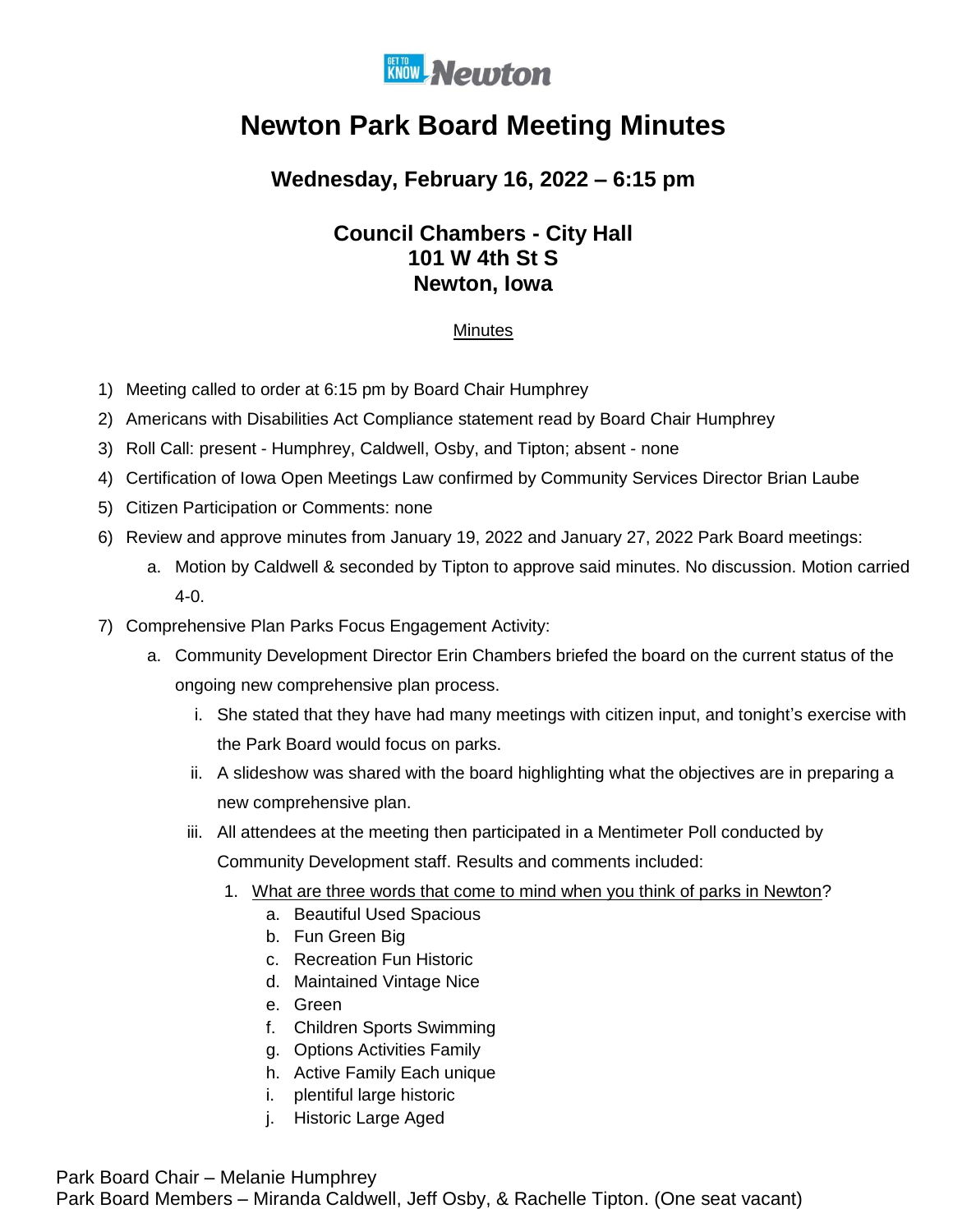- k. Vast
- l. Beautiful Active Fun
- 2. How would you rate the park system in Newton?
	- a. Excellent: 3 votes
	- b. Good: 9 votes
- 3. How frequently do you visit Newton parks or recreation areas?
	- a. Frequently (once a week): 5 votes
	- b. Sometimes (2-4 visits per month): 5 votes
	- c. Occasionally (1 visit per month): 1 vote
	- d. Rarely (less than 5 visits per year): 1 vote
- 4. Thinking about your favorite park or open space in Newton, what do you like about it?
	- a. Convenient Location: 8 votes
	- b. Trail Connections: 3 votes
	- c. Variety of Rec Facilities/Opportunities: 9 votes
	- d. Condition of the Parks & Facilities: 8 votes
	- e. Natural Character and/or Shade: 8 votes
	- f. Programs/activities offered: 3 votes
	- g. Not too crowded: 4 votes
	- h. Accessibility: 1 vote
- 5. What would you like to see at Agnes Patterson Memorial Park in the future?
	- a. Shade around the play areas
	- b. More tournaments a regional draw.
	- c. More shade
	- d. More shelters & Programs
	- e. Paved parking
	- f. Paved parking lots.
	- g. Inclusive/accessible playground
	- h. Winter activities; field lights for tournaments; dog park area
	- i. Additional reserveable shelters.
	- j. Hard surfaces on parking areas.
	- k. Bigger shelter for more Rec opportunities
	- l. Adult soccer league, Sand volleyball league, & Recycling bins
- 6. What would you like to see improved or added to Maytag Park in the next 10 years?
	- a. Updated pool features
	- b. Connect with the school/Children's Forest for permanent XC course
	- c. Improvements to the bowl and shelters.
	- d. Pickleball courts
	- e. Fix up park house exterior to preserve it
	- f. Better seating and accessibility at Bowl
	- g. Shade in Bowl seating area
	- h. More concerts bigger names
	- i. Pool improvements
	- j. Splash pad there and not downtown
	- k. Fix up disc golf
	- l. Splash pad
	- m. Splash pad in or around the pool.
	- n. Updated pool features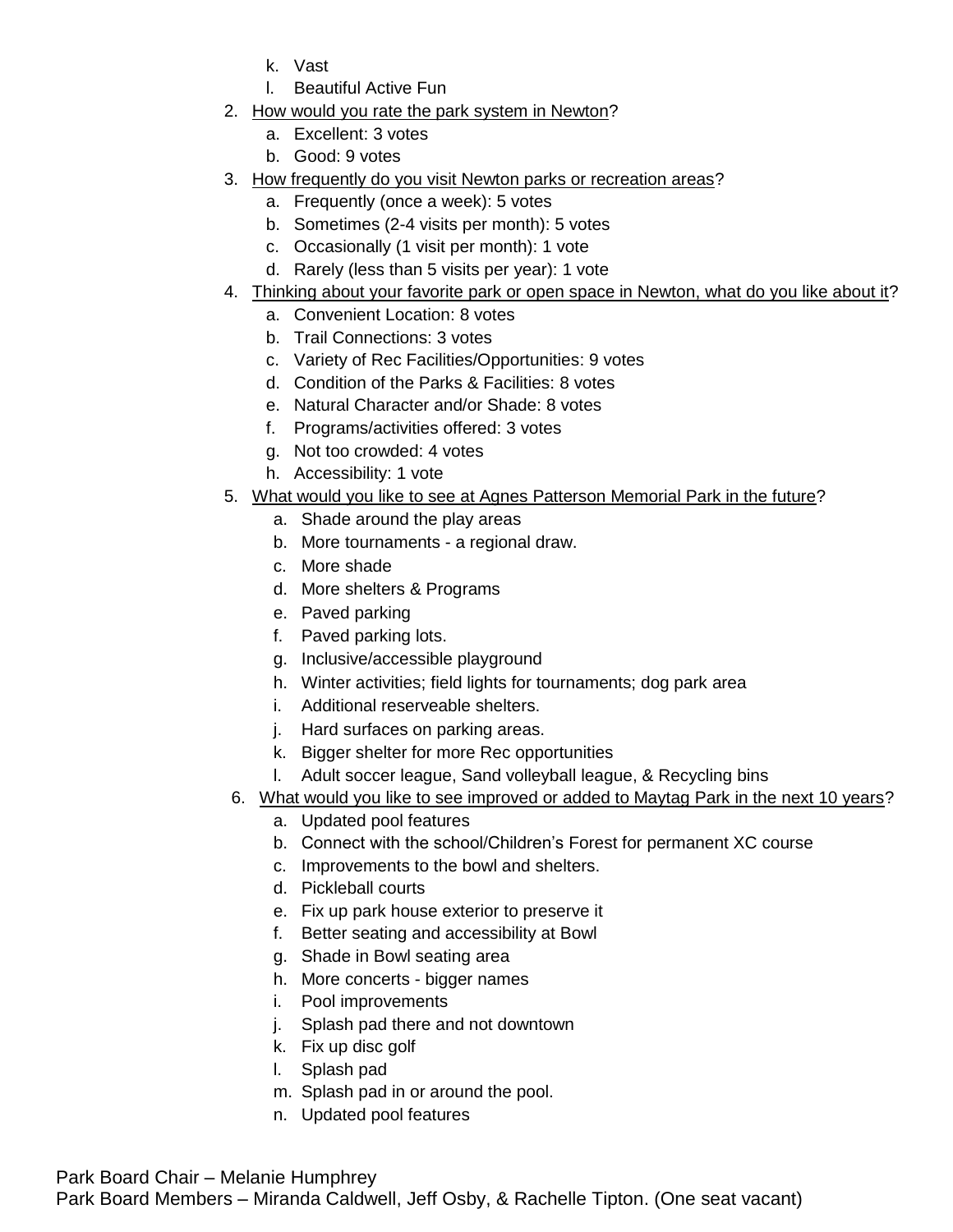- o. Family activities; young children using playground
- p. Major face-lift to the pool.
- q. Updates to house, with new vision of usage.
- r. Updated pool pavilion.
- s. Recycling bins
- t. More recreational opportunities
- 7. What future improvements would you like to see at Aurora Park?
	- a. Pickle ball courts
	- b. New Skate features
	- c. More swings
	- d. Another slide
	- e. I'd love to see more unique feature like the zip line and climbing boulders.
	- f. 6 Pickleball courts minimum and to hold tournaments
	- g. Skate park
	- h. Pickleball courts installation
	- i. Improvement to skating area with separation of basketball courts.
	- j. Bigger and more updated skate park
	- k. Expand skate park; pickle ball courts
	- l. Stand-alone pickleball courts.
	- m. Upgrade to lights and Skate Park.
	- n. Newer shelter and improved basketball courts and skate equipment
	- o. Pickle ball courts
	- p. More skate board/roller skate equipment
- 8. What would you like to see improved or added to Woodland Park in the next 10 years?
	- a. Better promotion of being a great green space
		- b. I'd like to see a trail with those "workout" station/equipment.
		- c. Upgrade toilet facilities
		- d. Better shelters
		- e. Trail for walking
		- f. Permanent entertainment like cement bag boards
		- g. Complete tear and recreation of baseball fields
		- h. Paved parking lot and spaces by shelters.
		- i. Disc golf updates
		- j. A second top notch baseball field for tournaments; expand disc golf
		- k. Update the disc golf course.
		- l. Updated playground features
		- m. Expansion of disc golf course
		- n. More use of Holland Patterson field
		- o. Update fields
- 9. What improvements should the City make to Sunset Park in the next 10 years?
	- a. Add dog park, add walking trail,
	- b. more playground features like swings and monkey bars
	- c. Inclusive and sensory playground equipment for all ages.
	- d. Water mitigation
	- e. Activities for seniors
	- f. Fix up shelters
	- g. Playground upgrades
	- h. Expand playground area and features

Park Board Chair – Melanie Humphrey

Park Board Members – Miranda Caldwell, Jeff Osby, & Rachelle Tipton. (One seat vacant)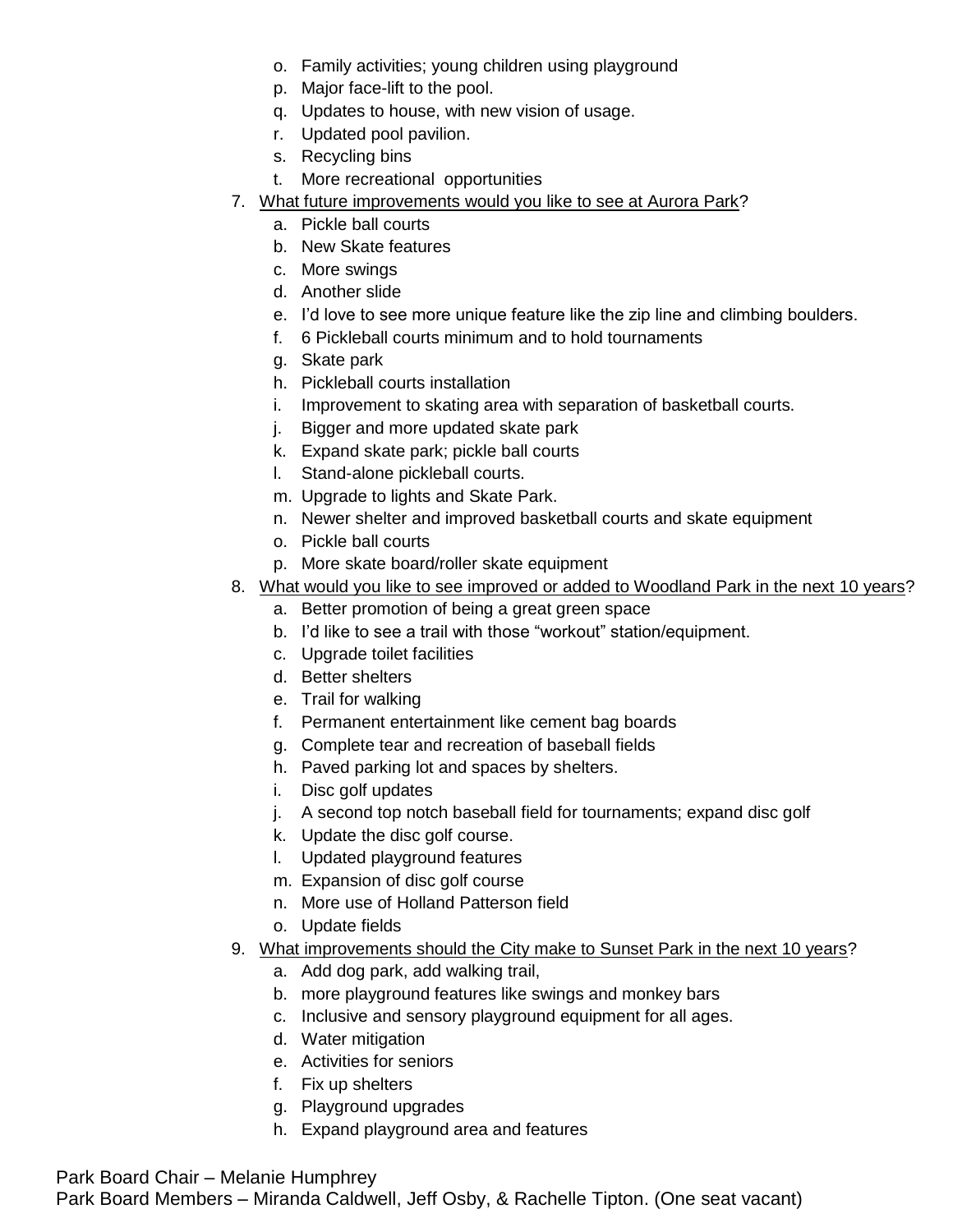- i. Update playground & add work out equipment.
- j. Updated/inclusive/accessible playground
- k. Dog park; walking paths with exercise stations; natural play spaces
- l. Giant Dog Park.
- m. Updated shelter with better parking. New playground is a must!
- n. Walking trail and inclusive playground equipment
- o. Better parking lot
- p. Update playground
- 10. What would you like Maytag Pool to look like in 10 years?
	- a. Features for younger kids
	- b. I'd like to see a remodel of the pool house/pavilion allow for better changing rooms,
	- c. Remodel of the work space and seating areas.
	- d. Complete remodel. Climbing wall. Upgrade pavilion
	- e. Add splash pad at end instead of downtown
	- f. Better locker rooms
	- g. More adult exercise classes
	- h. More adult activities ... Like adult only swims
	- i. More affordable prices
	- j. Complete remodel
	- k. Splash pad
	- l. Fun and exciting play features for all ages
	- m. Larger pavilion; unique new features like the climbing wall
	- n. Bring it up to date. New play features, shade structures, building improvements.
	- o. Extensive maintenance and updated to Pavilion
	- p. Updates pool pavilion and updated play features. New heating system
	- q. Better bathrooms
	- r. More swim activities
- 11. What do you see Westwood Golf Course looking like in 10 years?
	- a. New clubhouse,
	- b. More tournaments/charity events
	- c. Host non-golf related events and activities as well
	- d. Mini golf!
	- e. Hard surface path improvements. Extend them to be longer too
	- f. Please new clubhouse ASAP
	- g. Mini golf course
	- h. Bad golfers night
	- i. Brand new clubhouse attracts events for community
	- j. Additional sports items, basketball court, mini golf
	- k. Sand volleyball, house shoes, axe throwing.
	- l. Better club house, better parking, bar carts, more activities for all ages/skill levels
	- m. Larger parking lot; new cart storage shed; more activities and youth golf
	- n. New clubhouse, with many year-round activities for non-golfers as well as golf.
	- o. Updates to parking areas and maintenance buildings built out of sight of public
	- p. New parking lot, maintenance building,
	- q. New clubhouse better parking lot, bags and other fun sports and entertainment
- 12. What can the City do to improve the recreational areas (Cardinal Pond, Softball Complex, Newton Dog Park, Union T-Ball Area) over the next 10 years?
	- a. Trail connections to Cardinal Pond and shelter/pavilion for rent

#### Park Board Chair – Melanie Humphrey

Park Board Members – Miranda Caldwell, Jeff Osby, & Rachelle Tipton. (One seat vacant)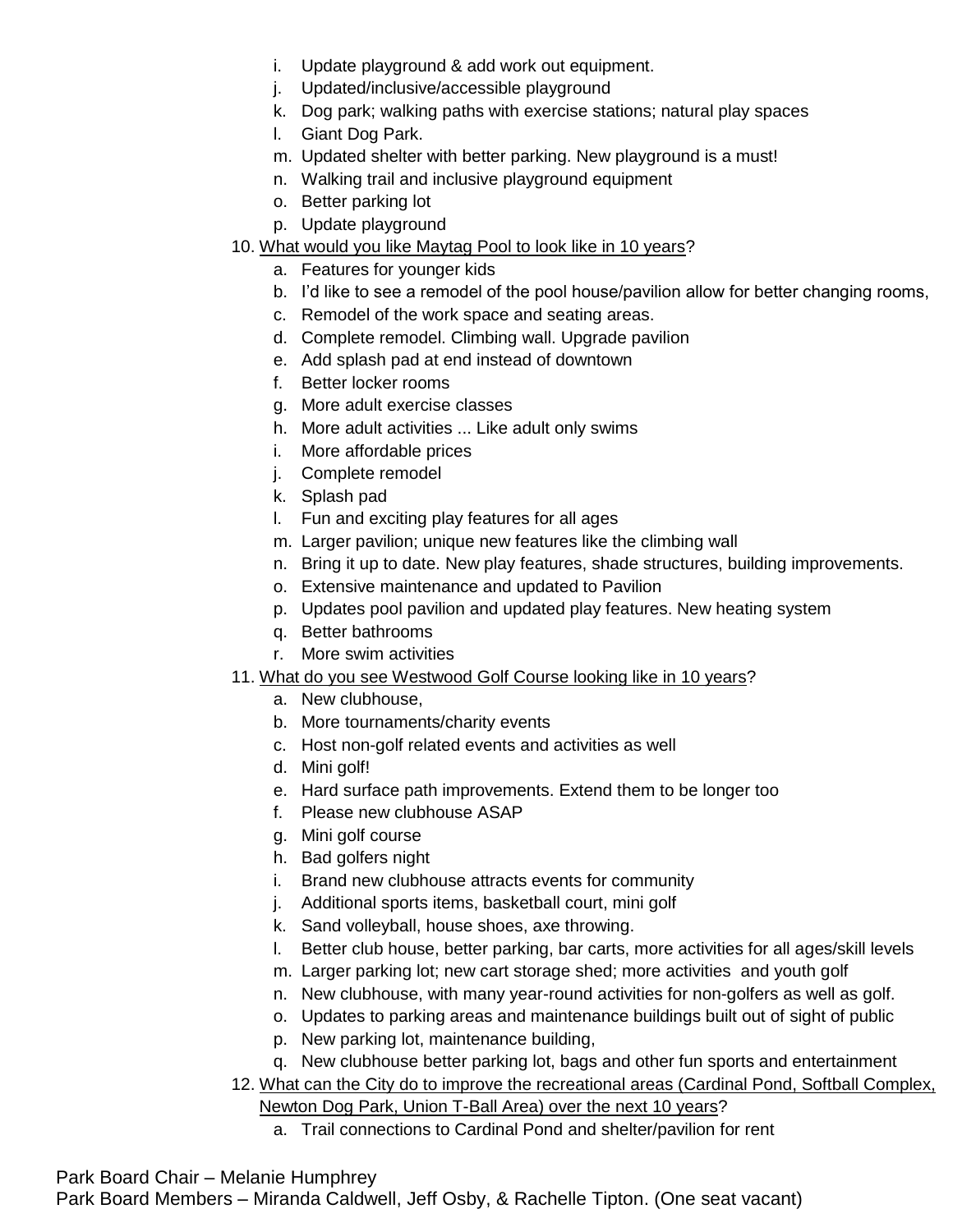- b. dog playground equipment, normal maintenance and upkeep
- c. I'd love to see better parking and signage for these areas.
- d. Cardinal Pond is going to be a great asset.
- e. Maybe one of these areas could have rental for the pond
- f. New home to ice skating rink.
- g. Food trucks
- h. Dog playground equipment
- i. Continue to improvement the park that we already have
- j. Trails leading to each of these parks.
- k. Add a dog park and splash pad to downtown for residents and to attract day visitors.
- l. Planned maintenance and upgrades
- m. More full time maintenance staff to maintain everything.
- n. Cardinal pond hike/ bike trail spur, off street parking, dock.
- o. New fences at Adult Softball Complex
- p. Better parking lots. Updated equipment and fencing. Added amenities
- q. Food trucks, educational programs
- 13. What would you like to see at the Neighborhood Parks (Callison, Denniston Knolls, Hillcrest Park) over the next 10 years?
	- a. Shade at Denniston Knolls, inclusive playground equipment, trail connections
	- b. Make each unique in some way
	- c. Get neighbors options on what would improve them.
	- d. Better play equipment
	- e. More signage and promotion of these parks
	- f. Shelters
	- g. Something unique at each... Music garden, horseshoe pit, etc."
	- h. More usage
	- i. Trails to each of these parks. Updated play equipment.
	- j. Trails and more visibility for better usage
	- k. Measure the usage: are they even being used or do children play in their own yards?
	- l. Different times.
	- m. Rentable garden spaces.
	- n. Upgraded playground equipment.
	- o. Sell off some unused land.
	- p. Proactive plan to update play features.
	- q. Better playground equipment.
	- r. Educate folks that these parks exist, update playgrounds
- 14. What is one NEW feature you would like to see in the Newton parks system?
	- a. Clubhouse
	- b. Splash pad
	- c. Inclusive equipment
	- d. Inclusive playground Equipment
	- e. Rental
	- f. Historic tour
	- g. Mountain bike trails
	- h. Zip lines
	- i. Pickleball courts
	- j. Clubhouse
	- k. Mini golf

Park Board Chair – Melanie Humphrey

Park Board Members – Miranda Caldwell, Jeff Osby, & Rachelle Tipton. (One seat vacant)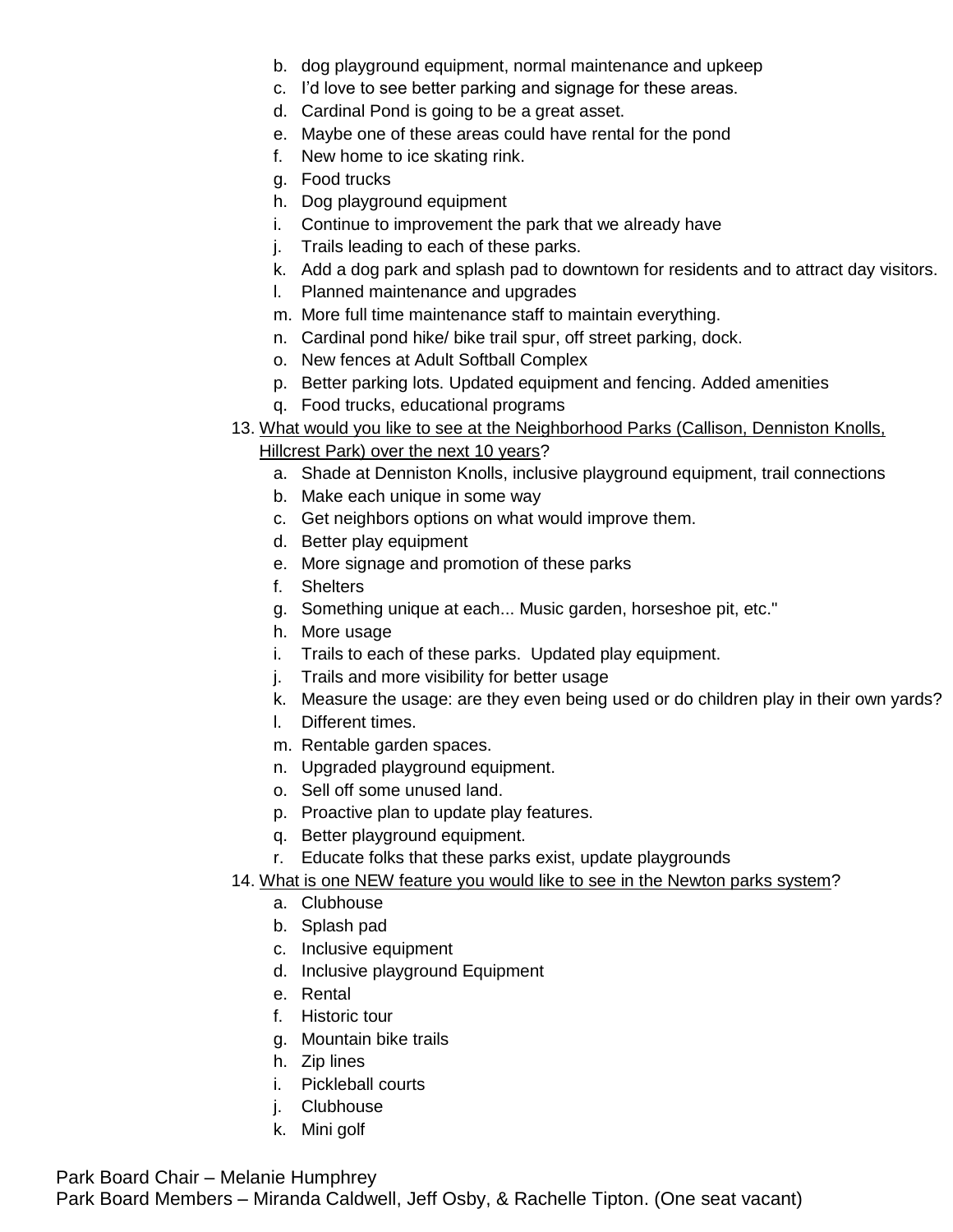- l. Splashpad not downtown
- m. Clubhouse
- n. Splash pad
- o. Clubhouse
- p. Mini golf
- q. Splash Pad
- r. Food Trucks
- s. Accessible playground
- t. Inclusive park features
- u. stand-alone pickleball
- v. CLUBHOUSE
- w. Food trucks
- x. Inclusive playground
- y. Pickle ball courts
- z. New trail spurs
- aa. Maytag house renovation
- bb. Inclusive equipment
- 8) Food Trucks in City Parks:
	- a. Community Services Director Brian Laube shared the following proposed plan with the Park Board:
		- i. Modifications to the current food truck ordinance(s) will be needed to allow for food trucks in City Parks. If approved by Council, then…..
		- ii. The Community Services Department will apply for premise permits at:
			- 1. Maytag Park
			- 2. Woodland Park
			- 3. Agnes Patterson Park
			- 4. Aurora Park
			- 5. Softball Complex
			- 6. Westwood Golf Course/Park (although this is in the county, we'll treat it like any other City park).
		- iii. These premise permits will likely be for only one food truck at a time at each location, but we will need to consider other special or large events with multiple trucks.
		- iv. The Community Services Department will utilize our existing online reservation system to schedule food truck placements or spots at these locations. The no-cost "reservations" would be available on a first-come basis. We may consider some sort of refundable deposit to hold these reserved spots so trucks don't sign up and then are a no-show. The available spots will be created for City events, or at the request of leagues or youth sports groups, so we don't have trucks just showing up at random times or whenever they feel like it. This system is flexible, and would allow additions or revisions to available dates/times as needed throughout the summer.
		- v. The rules governing the safety/inspections of trucks will be the same as those approved by

Park Board Chair – Melanie Humphrey Park Board Members – Miranda Caldwell, Jeff Osby, & Rachelle Tipton. (One seat vacant)